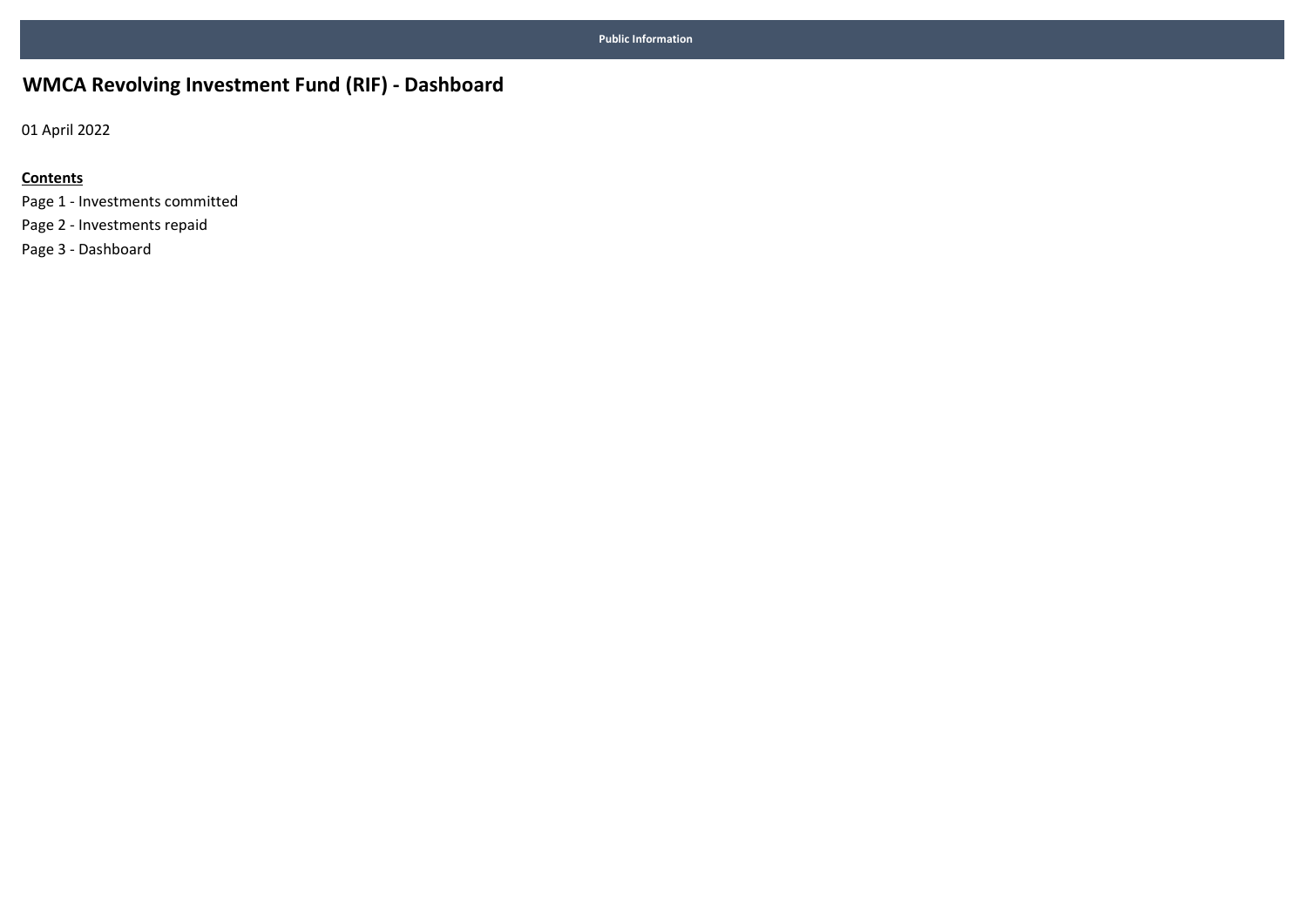| <b>Opportunity - Location</b>                    | Industry                    | <b>Jobs Created</b> | <b>Brownfield Land - Acres</b> | <b>Homes Created</b> | Com. Space sq ft | <b>Business Rates pa</b> | <b>Local Authority</b> | <b>Loan Amount</b> | <b>Drawn Amount</b> |
|--------------------------------------------------|-----------------------------|---------------------|--------------------------------|----------------------|------------------|--------------------------|------------------------|--------------------|---------------------|
| Complex Development Projects Ltd. - Abbotts Lane | <b>Residential Property</b> | 35                  | 5.5                            | 700                  |                  | £0                       | Coventry CC            | £1,021,429         | £1,021,429          |
| Rainier Developments - Tenby St                  | <b>Residential Property</b> |                     | 0.33                           | 37                   | 6,800            | £0                       | Birmingham CC          | £5,360,000         | f0                  |
| Urban Splash Homes - Port Loop                   | <b>Residential Property</b> | $\Omega$            |                                | 308                  |                  | $\pmb{\text{f0}}$        | Birmingham CC          | £10,000,000        | f0                  |
| Build 55 - St Basils                             | <b>Residential Property</b> | $\mathbf 0$         | 1.74                           | 121                  |                  | $\pmb{\text{f0}}$        | Birmingham CC          | £3,500,000         | £0                  |
| Build 55 - Housing 21                            | <b>Residential Property</b> | $^{\circ}$          | 12                             | $\Omega$             |                  | £0                       | Birmingham CC          | £6,500,000         | £0                  |

| Live outputs |  |
|--------------|--|

| Live outputs | Transaction                               | <b>Jobs Created</b> | <b>Brownfield Land - Acres</b> | <b>Homes Created</b> | Com. Space sq ft | <b>Business Rates pa</b> | <b>Loan Amount</b> | <b>Drawn Amount</b> |
|--------------|-------------------------------------------|---------------------|--------------------------------|----------------------|------------------|--------------------------|--------------------|---------------------|
|              | 5                                         | 37                  | 23                             | 1,166                | 6,800            | £0                       | £26,381,429        | £1,021,429          |
|              |                                           |                     |                                |                      |                  |                          |                    |                     |
| Repaid       | Transaction                               | <b>Jobs Created</b> | <b>Brownfield Land - Acres</b> | <b>Homes Created</b> | Com. Space sq ft | <b>Business Rates pa</b> | <b>Loan Amount</b> | <b>Drawn Amount</b> |
|              | $\overline{\phantom{a}}$<br>$\mathcal{L}$ | 87                  | 1                              | 40                   | $\mathbf 0$      | £0                       | £5,340,000         | £0                  |
|              |                                           |                     |                                |                      |                  |                          |                    |                     |
| Total        | Transaction                               | <b>Jobs Created</b> | <b>Brownfield Land - Acres</b> | <b>Homes Created</b> | Com. Space sq ft | <b>Business Rates pa</b> | Loan Amount        | <b>Drawn Amount</b> |
|              | ь                                         | 124                 | 23                             | 1,206                | 6,800            | f0                       | £31,721,429        | £1,021,429          |

| <b>Loan Amount</b> | <b>Drawn Amount</b> |
|--------------------|---------------------|
| £1,021,429         | £1,021,429          |
| £5,360,000         | £0                  |
| £10,000,000        | £0                  |
| £3,500,000         | £0                  |
| £6,500,000         | £0                  |

| <b>Loan Amount</b> | <b>Drawn Amount</b> |
|--------------------|---------------------|
| £26,381,429        | £1,021,429          |
|                    |                     |
| <b>Loan Amount</b> | <b>Drawn Amount</b> |
| £5,340,000         | £0                  |
|                    |                     |
| <b>Loan Amount</b> | <b>Drawn Amount</b> |
| £31,721,429        | £1,021,429          |

## WMCA RIF - Investments committed and completed funds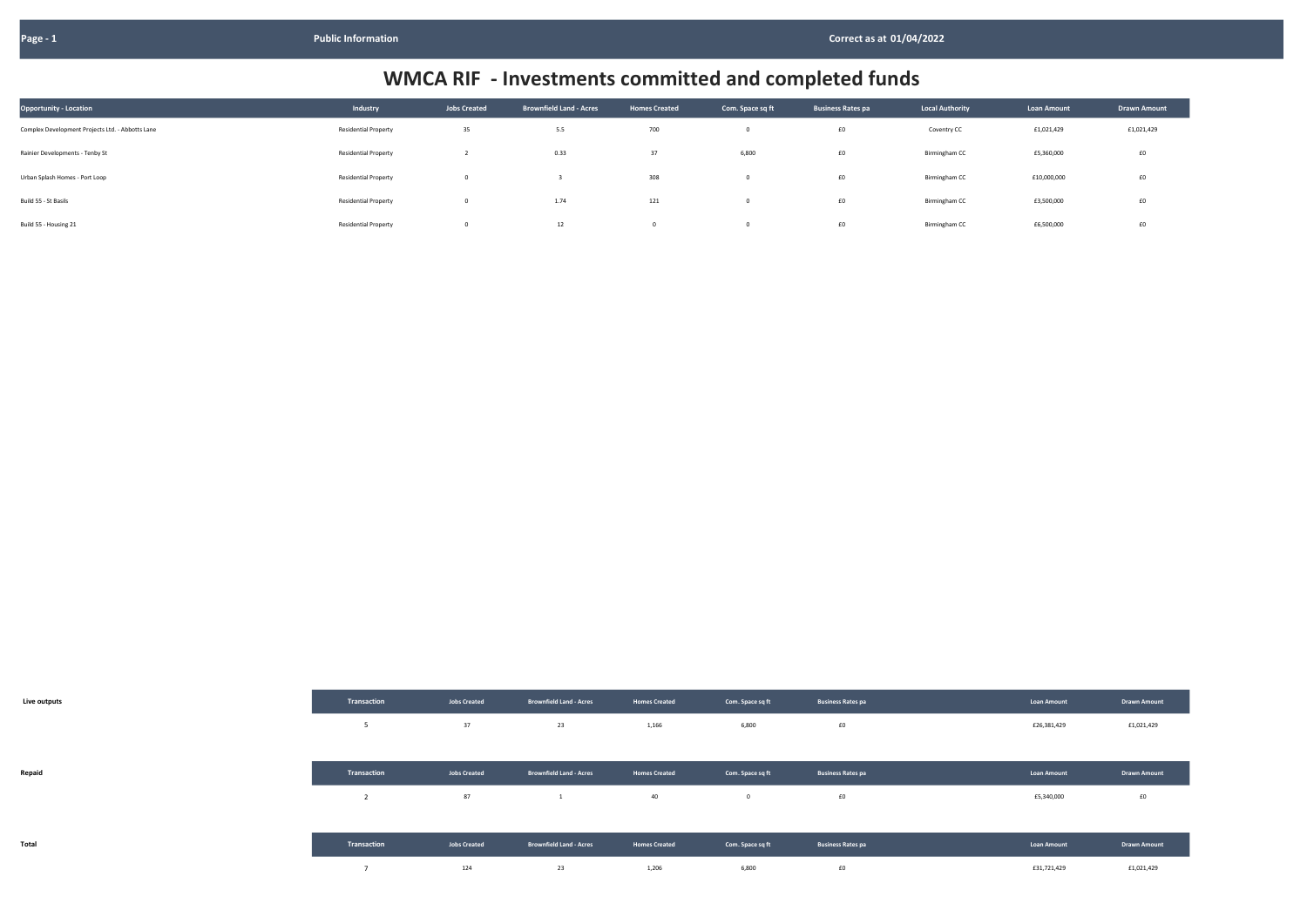| <b>Opportunity - Location</b>                     | Industry                    | <b>Jobs Created</b> | <b>Brownfield Land - Acres</b> | <b>Homes Created</b> | Com. Space sq ft | <b>Business Rates pa</b> | <b>Local Authority</b> | <b>Loan Amount</b> |
|---------------------------------------------------|-----------------------------|---------------------|--------------------------------|----------------------|------------------|--------------------------|------------------------|--------------------|
| Complex Development Projects Ltd. - Carver Street | <b>Residential Property</b> | 74                  | 0.22                           |                      |                  |                          | Birmingham CC          | £4,220,000         |
| Parkes Homes - Gornal                             | <b>Residential Property</b> | 15                  | 0.5                            |                      |                  |                          | Dudley MBC             | £1,120,000         |

|  | Transaction and the second version of the second of the second of the second of the second of the second of the second of the second of the second of the second of the second of the second of the second of the second of th |  | <b>Example 2008</b> Service Communication of the Communication of the Communication of the Communication of the Communication of the Communication of the Communication of the Communication of the Communication of the Communicat |              |
|--|--------------------------------------------------------------------------------------------------------------------------------------------------------------------------------------------------------------------------------|--|-------------------------------------------------------------------------------------------------------------------------------------------------------------------------------------------------------------------------------------|--------------|
|  |                                                                                                                                                                                                                                |  |                                                                                                                                                                                                                                     | 5,340,000.00 |

| <b>Local Authority</b> | <b>Loan Amount</b> |
|------------------------|--------------------|
| Birmingham CC          | £4,220,000         |
| Dudley MRC             | £1 120,000         |

## WMCA RIF - Investments repaid